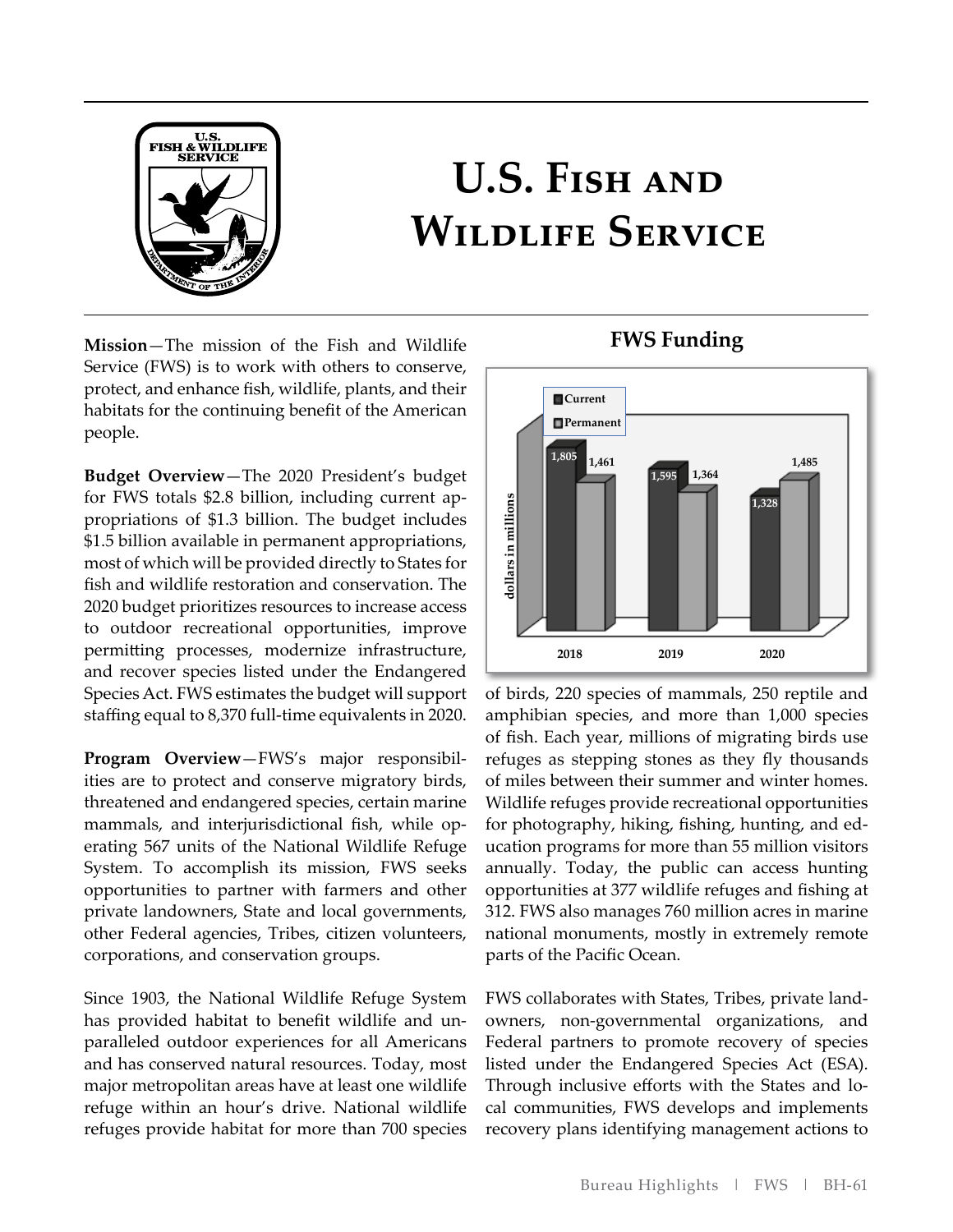#### **U.S. Fish and Wildlife Service Facts**

- **Originated in 1871 with the purpose of studying and recommending solutions to a decline in food fish.**
- **Manages more than 855 million acres of land and water in the National Wildlife Refuge System, composed of 567 national wildlife refuges, seven national monuments, and thousands of small wetlands.**
- **Distributed more than \$1.5 billion in 2018 mostly to States and Tribes for the conservation of wildlife and habitat so Americans can enjoy the outdoors.**
- **Works with the Department of State and foreign governments to stem illegal wildlife trafficking by focusing law enforcement efforts on key regions such as Southeast Asia and Africa.**

promote species recovery. FWS strives to prevent the extinction and promote recovery of imperiled species. This includes efforts to facilitate economic development planning to accommodate land use while avoiding conflicts with imperiled species, using the best available science as a basis for its decisions.

The FWS Fisheries program helps safeguard interjurisdictional fisheries worth billions of dollars; rescues troubled aquatic species on the brink of extinction; and provides recreational opportunities for the public. In addition, FWS operates one historic national fish hatchery, seven fish technology centers, and nine fish health centers. Sixty-eight national fish hatcheries produced and distributed 113 million fish in 2018 including striped bass, steelhead, lake trout, and salmon.

FWS also plays a major role in the conservation of international wildlife resources as the lead agency for implementing U.S. treaty commitments for migratory birds, endangered species, wildlife trade, arctic species, wetlands, some marine mammal species, and biological resources of the Western Hemisphere.

**Resource Management**—The 2020 budget for the principal FWS operating account, Resource Management, is \$1.3 billion.

*Ecological Services*—The budget includes \$240.0 million to conserve, protect, and enhance listed and at-risk fish, wildlife, plants, and their habitats, and within that, prioritizes funding for Planning and Consultation and Recovery activities. The budget includes \$107.5 million to support environmental reviews, consultation services, and permitting for infrastructure and other projects, which helps avoid backlogs. The budget includes \$95.0 million to promote the recovery of listed species through completion of recovery actions and 5-year species status reviews as required by the ESA. The budget proposes \$11.1 million for the listing of species. To proactively conserve at-risk species, the budget includes \$26.4 million for Conservation and Restoration activities, including \$9.4 million for targeted candidate conservation efforts to keep those species off the threatened and endangered species lists.

*Habitat Conservation*—The budget includes \$67.8 million for Habitat Conservation programs with \$54.4 million to support voluntary, citizen, and community-based conservation on private lands through the Partners for Fish and Wildlife Program. The budget includes \$13.4 million for the Coastal Program to promote voluntary habitat conservation on public and private lands along the coasts of the United States.

*National Wildlife Refuge System*—In 2020, operation and maintenance of the refuge system is supported at \$509.5 million. Funding focuses on improving infrastructure and habitat while ensuring access to public lands for wildlife-dependent recreation, including wildlife photography, hunting, and fishing.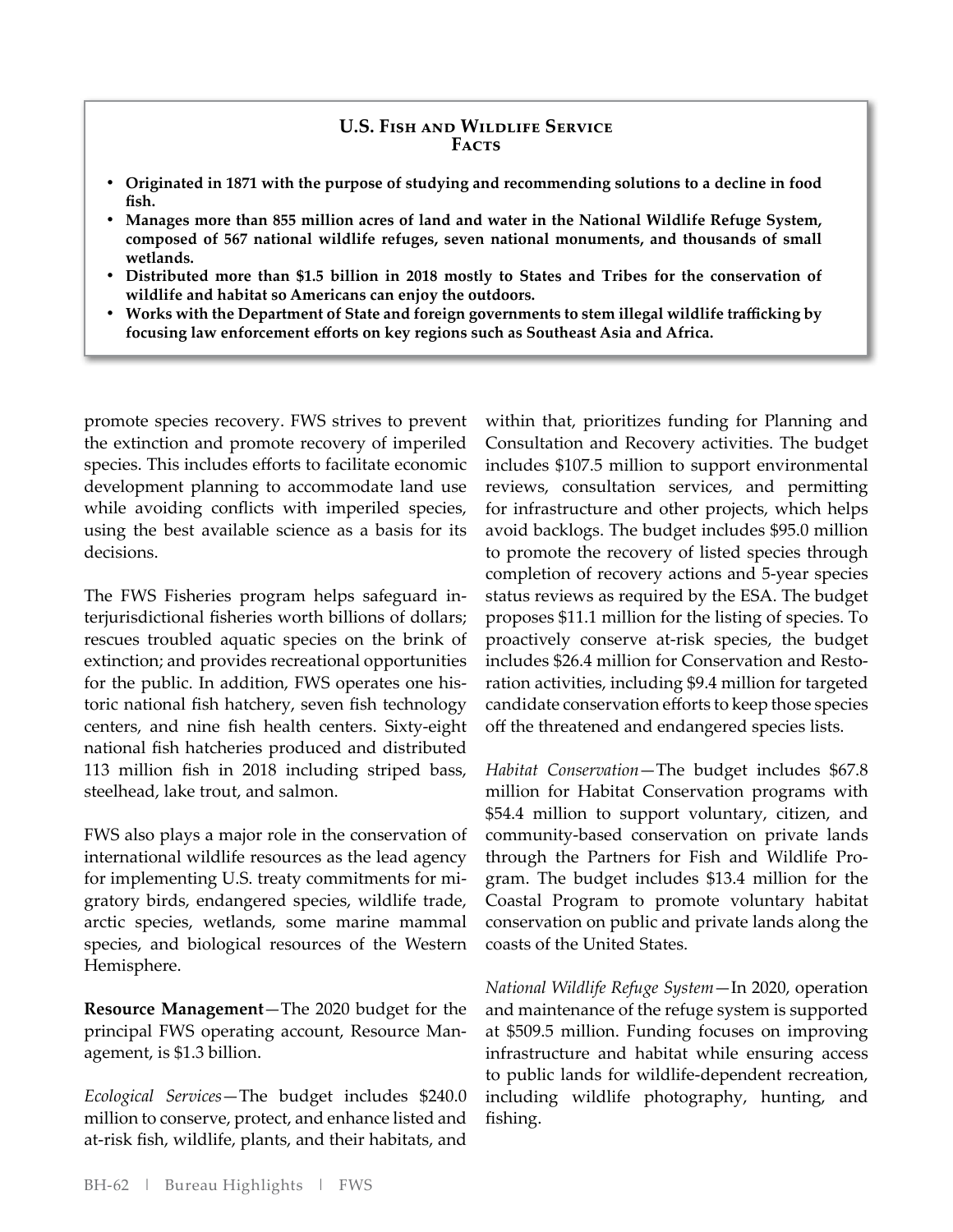The request includes \$239.4 million for wildlife and habitat management, focusing funding on improving wildlife and habitat through activities such as forest management to promote healthy wildlife populations. The request focuses resources on improving habitat conditions using tools such as controlled burns and active wetland habitat management to benefit waterfowl and other wildlife populations. The budget includes funding to increase access to wildlife refuges and develop new and expanded outdoor recreation opportunities, including hunting and fishing. Support for the refuge system includes \$5.0 million to expand efforts to combat invasive species including establishing additional Strike Teams across the country to apply proven early detection/rapid response (EDRR) techniques. A new Strike Team established in Alaska will work in partnership with the State of Alaska to develop best practices for joint Federal/ State EDRR efforts to fight invasive species.

The budget request includes \$80.9 million for Visitor Services. The refuge system offers a variety of wildlife-dependent recreation opportunities and continues to welcome more visitors each year. With more than 100 refuges within 25 miles of most major cities, wildlife refuges offer excellent opportunities for more Americans, including anglers, hunters, photographers, and bird watchers, to enjoy outdoor recreation first-hand. The budget prioritizes support for hunting, fishing, and wildlife watching, among other wildlife-dependent recreation opportunities that benefit local communities. The request includes \$43.2 million to ensure visitors enjoy safe outdoor experiences while protecting property and resources.

The request includes \$146.0 million for refuge facility and equipment maintenance. The budget prioritizes maintenance of FWS-owned facilities and infrastructure, such as water control structures and administrative facilities. Addressing health and human safety deficiencies at existing facilities is the highest priority for maintenance funding.

*Migratory Bird Management*—In 2016, the most recent year in which FWS conducted the *National Survey of Fishing, Hunting, and Wildlife-Associated* 

*Recreation*, 2.4 million migratory bird hunters enjoyed more than 15,600 days afield and generated \$2.3 billion in economic activity. In addition, 45 million people enjoyed 4.3 million days bird watching, much of it in rural America. The budget includes \$49.5 million for migratory bird management to support population monitoring, cooperation with States on migratory bird management, and environmental reviews as required for development projects. The 2020 budget also includes \$13.1 million for the North American Waterfowl Management Plan to support regional partnerships known as joint ventures—of government agencies, nonprofit organizations, corporations, Tribes, and individuals that conserve habitat for migratory birds across North America.

*Law Enforcement*—The budget provides \$77.2 million for law enforcement activities investigating wildlife crimes and enforcing wildlife laws. FWS enforces domestic wildlife laws such as the Lacey Act, which prohibits trade in certain wildlife and plants including products made from illegally logged timber. The budget supports continuing cooperation with other nations to combat wildlife trafficking to protect elephants, rhinos, and other species by stopping illicit trade, ensuring sustainable legal trade, reducing demand for illegal products, and providing technical assistance and grants to other nations to develop local enforcement capabilities.

*International Affairs*—The budget includes \$16.6 million for technical and financial assistance to international partners for innovative projects that address wildlife poaching and trafficking and support resource conservation. The International Affairs program uses grants and cooperative agreements to work with other countries to strengthen enforcement, reduce demand for illegally traded wildlife, and expand international cooperation to conserve wildlife and natural resources. The request includes funding to reduce wildlife trafficking through community outreach, awareness, and engagement with stakeholders as a means to change harmful consumption patterns and enhance the value of wildlife in order to conserve international species.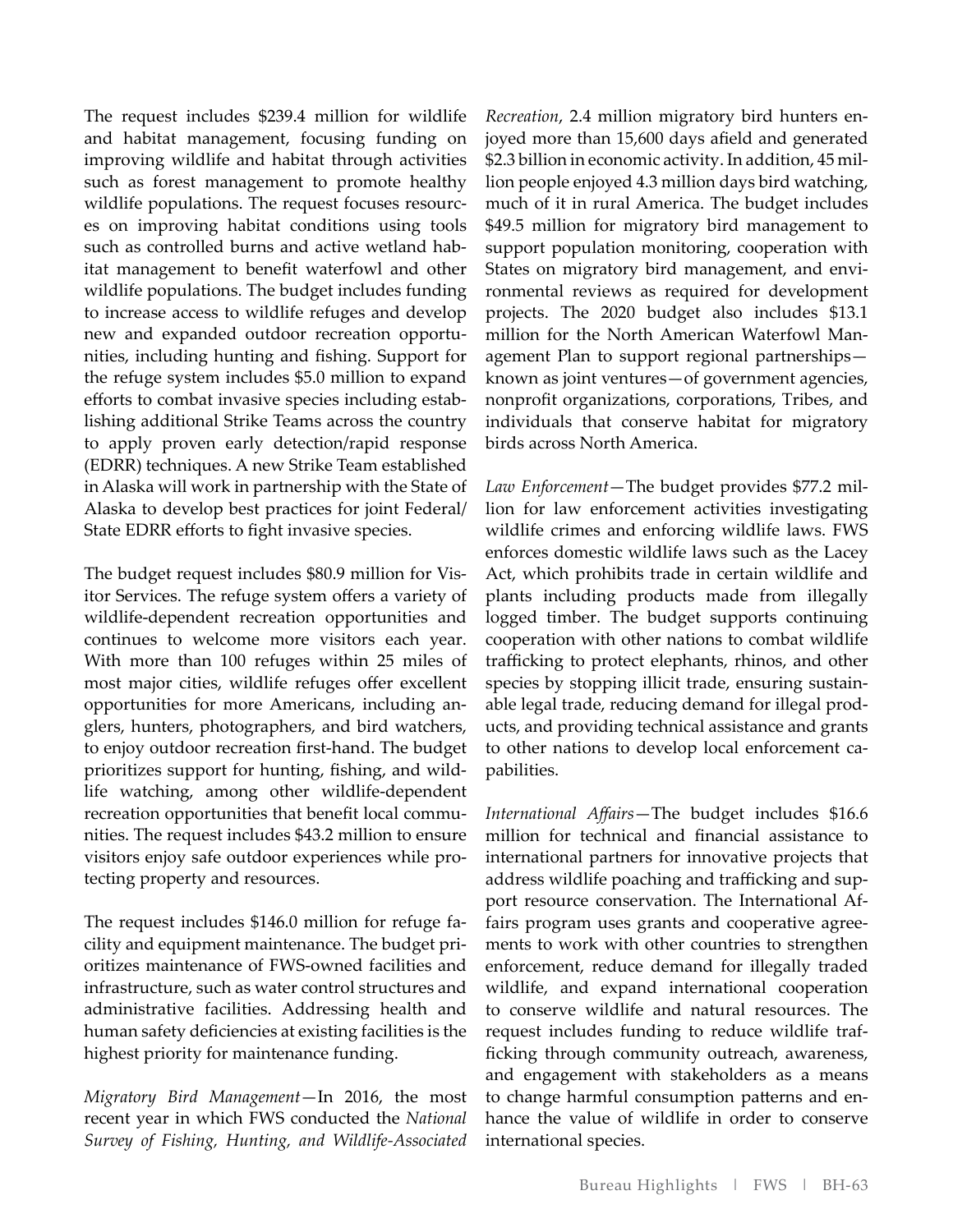*Fish and Aquatic Conservation*—The budget request for Fish and Aquatic Conservation is \$155.6 million, supporting access to recreational fishing and fisheries conservation. The request includes \$82.2 million for the operation and maintenance of the National Fish Hatchery System. Maintenance funding will be used to modernize hatchery infrastructure and facilities thereby reducing operating costs and improving research and fish production capabilities. FWS will continue to cooperate with Federal agency partners to ensure hatchery activities mitigate impacts of Federal water projects via reimbursable service agreements while prioritizing the recovery of federally listed threatened or endangered species, restoration of imperiled species, and fulfillment of Tribal partnerships and trust responsibilities.

The budget proposes \$73.4 million for Aquatic Habitat and Species Conservation, including \$16.1 million to prevent aquatic invasive species from entering our waterways and to control or eradicate established species that threaten ecosystems, recreation, and economic values. For example, the request includes \$7.8 million to target Asian carp and \$2.0 million to control invasive mussels plaguing western States. The request includes \$14.0 million for fish passage improvements that enable fish to use additional habitat. The request also includes \$29.7 million to maintain support for management of subsistence fishing in Alaska and fishery monitoring, management, and restoration nationwide.

*General Operations*—The General Operations budget totals \$140.9 million. The request includes \$35.8 million for FWS-wide expenses, \$7.0 million for conservation partnerships with the National Fish and Wildlife Foundation, and \$21.4 million for the operation and maintenance of the National Conservation Training Center. The request proposes to restructure the budget to consolidate administrative support services such as human resources and contracting across FWS, to realize savings and optimize the delivery of administrative services.

As part of the Department-wide reorganization effort, the FWS budget includes \$5.7 million to support Interior's 12 unified regions, relocate resources closer to customers, and implement shared service solutions to better deliver operational services across the Department.

**Construction**—The 2020 budget for Construction is \$15.7 million, of which \$9.1 million is for lineitem construction projects.

**Land Acquisition**—The 2020 budget proposes \$4.5 million for FWS land acquisition activities, which includes \$9.9 million in new budget authority and a \$5.3 million proposed cancellation of prior year balances. The budget reflects the Administration's priority to support management of existing lands and resources over acquisition of new Federal lands. The budget continues support for enacted acquisition projects. In 2020, FWS will focus on completing enacted acquisitions and acquiring inholdings that enhance operational efficiency.

**North American Wetlands Conservation Fund**— The 2020 request is \$40.0 million for the North American Wetlands Conservation Fund. Funding continues these cost-shared partnership projects for wetlands and waterfowl conservation supporting conservation and outdoor recreation.

**Cooperative Endangered Species Conservation Fund**—The 2020 budget does not request current funding for this account since higher priority endangered species work is funded within the FWS Resource Management Account. To focus resources on core FWS operations such as habitat management and providing access to outdoor recreation, the budget proposes to cancel \$31.0 million in prior year funds related to land acquisition grants that are inactive and for which funding is no longer needed.

**Multinational Species Conservation Fund**—The 2020 budget includes \$6.0 million for the Multinational Species Conservation Fund. Funding leverages support from partners to protect African and Asian elephants, rhinos, tigers, great apes, and marine turtles from threats including those linked to illegal wildlife trafficking. These grants complement efforts in the FWS law enforcement program.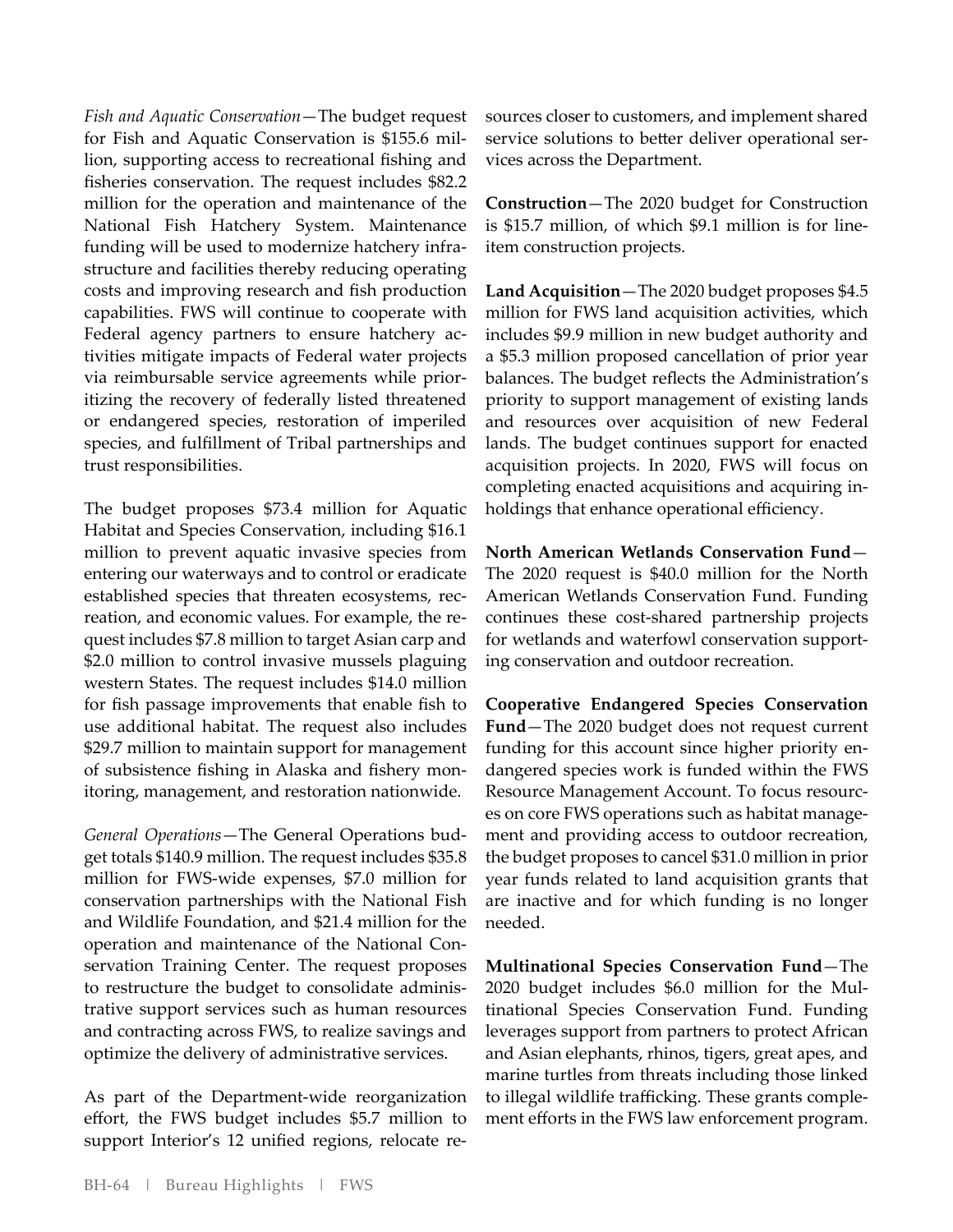**Neotropical Migratory Bird Conservation Fund**— The 2020 request includes \$3.9 million for the Neotropical Migratory Bird Conservation Fund, providing matching grants for neotropical migratory bird conservation projects throughout the Western Hemisphere.

**State and Tribal Wildlife Grants**—The State and Tribal Wildlife Grants request is \$31.3 million. Within the total is \$2.0 million for competitive grants for projects helping to protect key migration corridors for iconic western species including elk, mule deer, and pronghorn antelope.

**Fixed Costs**—Fixed costs of \$7.5 million are fully funded.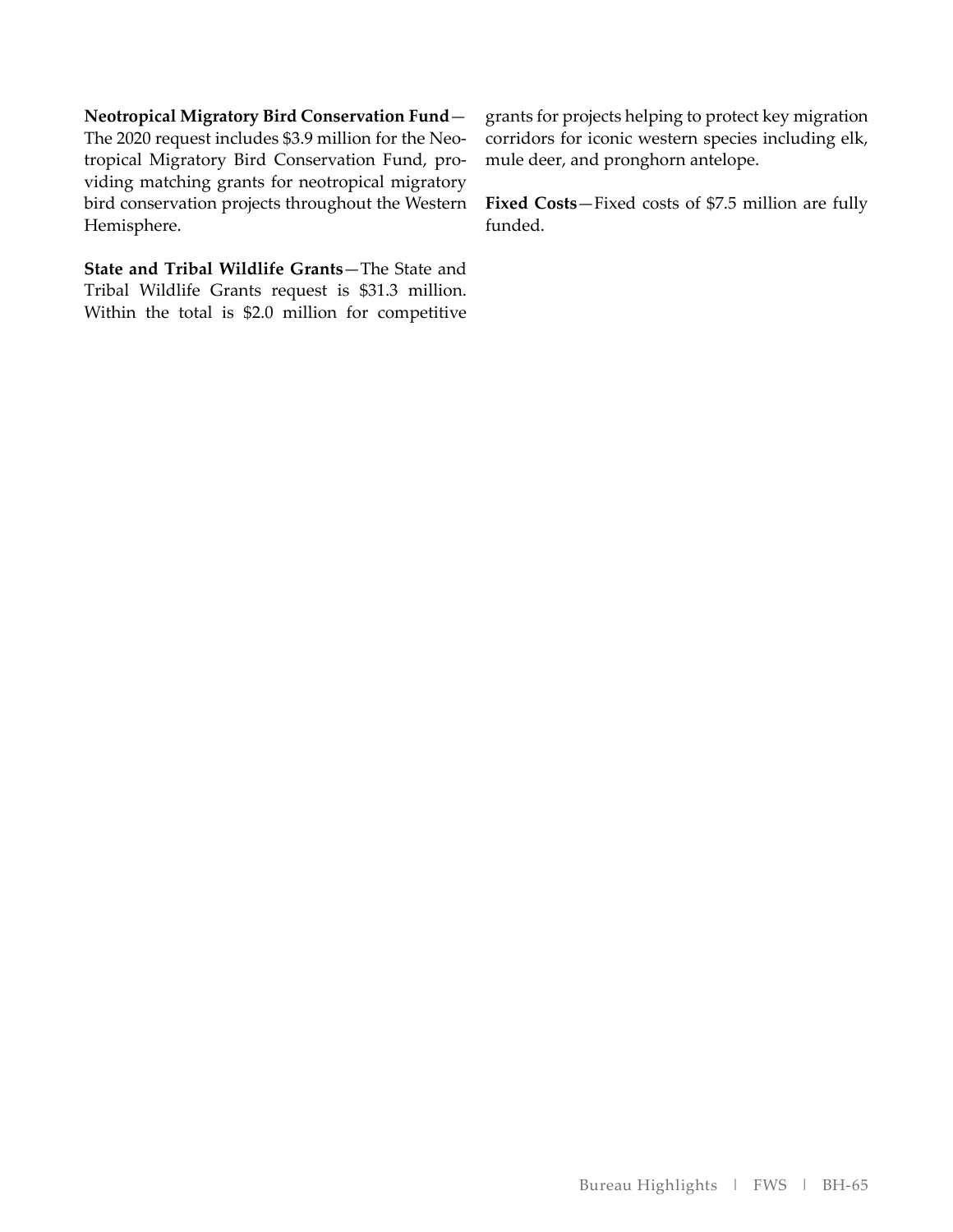# **SUMMARY OF BUREAU APPROPRIATIONS**

**(all dollar amounts in thousands)** 

#### *Comparison of 2020 Request with 2019 CR*

|                                                  |            | 2019 CR   |              | 2020 Request |                  | Change           |
|--------------------------------------------------|------------|-----------|--------------|--------------|------------------|------------------|
|                                                  | <b>FTE</b> | Amount    | <b>FTE</b>   | Amount       | <b>FTE</b>       | Amount           |
| Current                                          |            |           |              |              |                  |                  |
|                                                  | 6,690      | 1,279,002 | 6,682        | 1,257,161    | -8               | $-21,841$        |
|                                                  | 41         | 66,540    | 41           | 15,693       | $\theta$         | $-50,847$        |
|                                                  | 79         | 63,839    | 44           | 4,540        | $-35$            | $-59,299$        |
|                                                  | $\theta$   | 13,228    | $\mathbf{0}$ | $\Omega$     | $\theta$         | $-13,228$        |
| Cooperative Endangered Species Conservation Fund | 13         | 53,495    | 0            | $-31,008$    | $-13$            | $-84,503$        |
| North American Wetlands Conservation Fund        | 6          | 40,000    | 6            | 40,000       | $\Omega$         | $\Omega$         |
| Multinational Species Conservation Fund          | 3          | 11,061    | 3            | 6,000        | 0                | $-5,061$         |
| Neotropical Migratory Bird Conservation          | 1          | 3,910     | 1            | 3,900        | $\Omega$         | $-10$            |
|                                                  | 17         | 63,571    | 9            | 31,286       | $-8$             | $-32,285$        |
|                                                  | 6,850      | 1,594,646 | 6,786        | 1,327,572    | $-64$            | $-267,074$       |
| Permanent                                        |            |           |              |              |                  |                  |
|                                                  | 3          | 8,133     | 3            | 8,496        | $\theta$         | $+363$           |
|                                                  | 50         | 729,337   | 50           | 833,591      | $\theta$         | $+104,254$       |
|                                                  | 58         | 451,205   | 58           | 476,421      | 0                | $+25,216$        |
| Cooperative Endangered Species                   |            |           |              |              |                  |                  |
|                                                  | $\theta$   | 69,654    | $\theta$     | 71,550       | $\theta$         | $+1,896$         |
| North American Wetlands Conservation Fund        | 3          | 15,288    | 3            | 700          | 0                | $-14,588$        |
|                                                  | 67         | 75,691    | 67           | 79,650       | 0                | $+3,959$         |
| Recreation Enhancement Fee Program, FWS          | 30         | 5,104     | 30           | 5,162        | 0                | $+58$            |
| Miscellaneous Permanent Appropriations           | 4          | 4,125     | 4            | 4,200        | 0                | $+75$            |
|                                                  | 18         | 5,000     | 18           | 5,000        | $\overline{0}$   | $\theta$         |
|                                                  | 5          | $\theta$  | 5            | 0            | 0                | $\Omega$         |
|                                                  | 238        | 1,363,537 | 238          | 1,484,770    | $\theta$         | $+121,233$       |
| Allocation and Reimbursable                      |            |           |              |              |                  |                  |
|                                                  | 483        | $\theta$  | 488          | 0            | $+5$             | $\theta$         |
|                                                  | 858        | $\theta$  | 858          | 0            | $\boldsymbol{0}$ | $\boldsymbol{0}$ |
| Subtotal, Allocation and Reimbursable            | 1,341      | $\theta$  | 1,346        | $\Omega$     | $+5$             | $\Omega$         |
|                                                  | 8,429      | 2,958,183 | 8,370        | 2,812,342    | $-59$            | $-145,841$       |

*1/ The 2020 request for the Land Acquisition Account reflects a cancellation of \$5.3 million in prior year balances.*

*2/ The 2020 request for the Cooperative Endangered Species Conservation Fund reflects a cancellation of \$31.0 million in prior year balances.*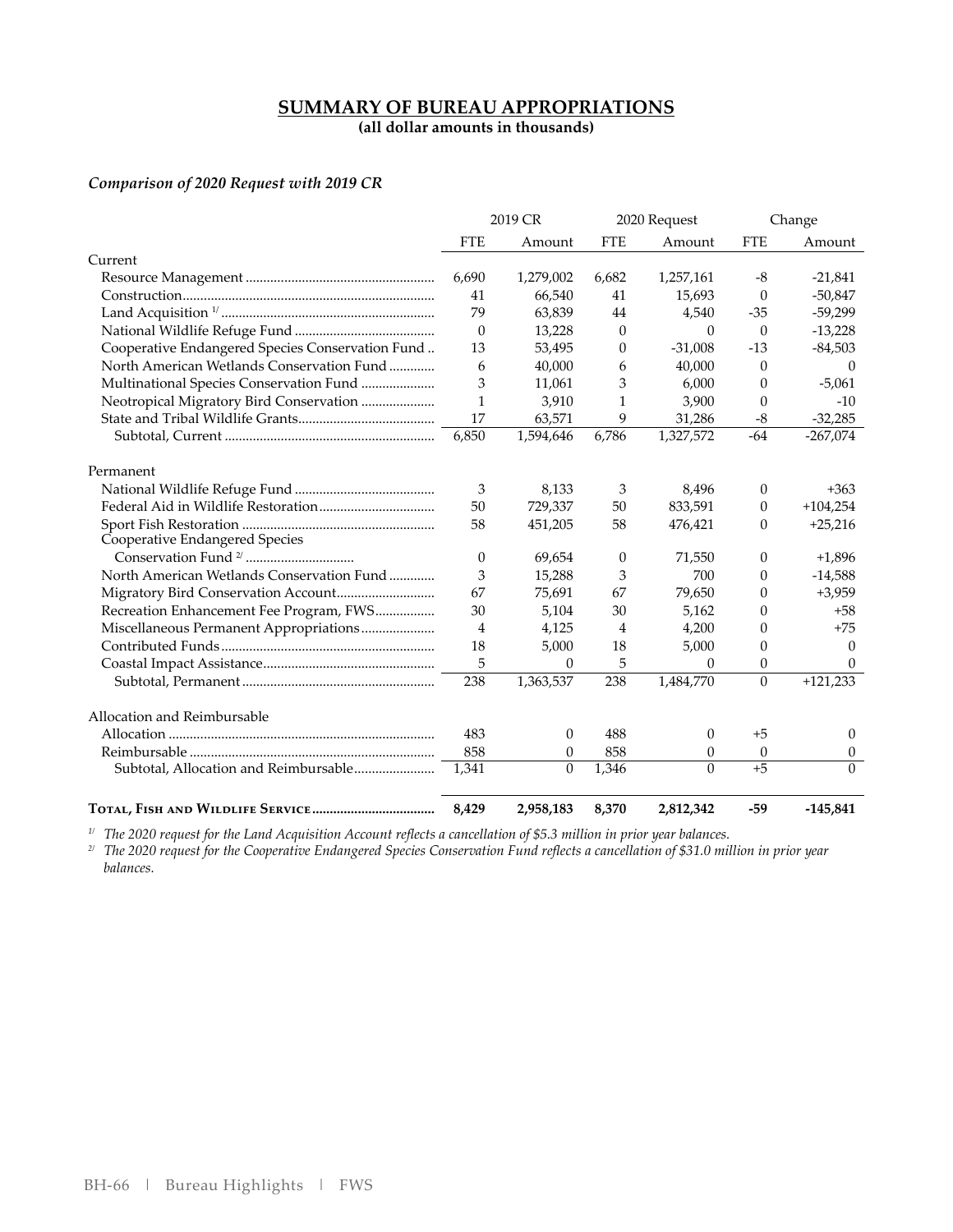#### **HIGHLIGHTS OF BUDGET CHANGES**

*By Appropriation Activity/Subactivity*

#### **APPROPRIATION: Resource Management**

| <b>Ecological Services</b><br>18,818<br>18,818<br>$-7,753$<br>11,065<br>Planning and Consultation<br>105,579<br>105,579<br>107,516<br>$+1,937$<br>Conservation and Restoration<br>32,396<br>32,396<br>26,441<br>$-5,955$<br>91,032<br>95,000<br>91,032<br>$+3,968$<br>Subtotal, Ecological Services<br>247,825<br>247,825<br>240,022<br>$-7,803$<br><b>Habitat Conservation</b><br>Partners for Fish and Wildlife<br>51,633<br>51,633<br>54,417<br>$+2,784$<br>13,375<br>13,375<br>13,375<br>$\theta$<br>65,008<br>65,008<br>67,792<br>$+2,784$<br>Subtotal, Habitat Conservation<br>National Wildlife Refuge System<br>Wildlife and Habitat Management<br>233,141<br>$+6,296$<br>233,141<br>239,437<br>73,319<br>73,319<br>80,855<br>$+7,536$<br>38,054<br>38,054<br>43,195<br>$+5,141$<br>2,523<br>2,523<br>$\theta$<br>$-2,523$<br>139,469<br>139,469<br>146,042<br>$+6,573$<br>509,529<br>$+23,023$<br>Subtotal, Nat'l Wildlife Refuge System<br>486,506<br>486,506<br>Conservation and Enforcement<br>Migratory Bird Management<br>48,246<br>48,246<br>49,485<br>$+1,239$<br>76,890<br>76,890<br>77,217<br>+327<br>15,816<br>15,816<br>16,623<br>$+807$<br>Subtotal, Conservation and<br>140,952<br>140,952<br>143,325<br>$+2,373$<br>Fish and Aquatic Conservation<br>National Fish Hatchery Operations<br>55,822<br>55,822<br>56,390<br>$+568$<br>Maintenance and Equipment<br>22,920<br>$+2,926$<br>22,920<br>25,846<br>Aquatic Habitat and Species<br>85,885<br>85,885<br>73,391<br>$-12,494$<br>Subtotal, Fish/Aquatic Conservation<br>164,627<br>164,627<br>155,627<br>$-9,000$<br>Cooperative Landscape Conservation<br>12,988<br>12,988<br>0<br>$-12,988$<br>Science Support<br>10,517<br>$-10,517$<br>10,517<br>0<br>6,750<br>6,750<br>$-6,750$<br>0<br>Subtotal, Science Support<br>17,267<br>17,267<br>$\Omega$<br>$-17,267$<br>General Operations (old structure)<br>Central Office Operations<br>37,965<br>37,965<br>$-37,965$<br>0<br>National Conservation Training Center<br>28,903<br>$-28,903$<br>28,903<br>0<br>National Fish and Wildlife Foundation<br>7,022<br>$-7,022$<br>7,022<br>0<br>33,574<br>33,574<br>$-33,574$<br>0<br>Servicewide Bill Paying<br>36,365<br>36,365<br>0<br>$-36,365$<br>Subtotal, General Operations (old<br>143,829<br>$\boldsymbol{0}$<br>143,829<br>$-143,829$ | 2018 Actual | 2019 CR | 2020 Request | Change |
|----------------------------------------------------------------------------------------------------------------------------------------------------------------------------------------------------------------------------------------------------------------------------------------------------------------------------------------------------------------------------------------------------------------------------------------------------------------------------------------------------------------------------------------------------------------------------------------------------------------------------------------------------------------------------------------------------------------------------------------------------------------------------------------------------------------------------------------------------------------------------------------------------------------------------------------------------------------------------------------------------------------------------------------------------------------------------------------------------------------------------------------------------------------------------------------------------------------------------------------------------------------------------------------------------------------------------------------------------------------------------------------------------------------------------------------------------------------------------------------------------------------------------------------------------------------------------------------------------------------------------------------------------------------------------------------------------------------------------------------------------------------------------------------------------------------------------------------------------------------------------------------------------------------------------------------------------------------------------------------------------------------------------------------------------------------------------------------------------------------------------------------------------------------------------------------------------------------------------------------------------------------------------------------------------------------------|-------------|---------|--------------|--------|
|                                                                                                                                                                                                                                                                                                                                                                                                                                                                                                                                                                                                                                                                                                                                                                                                                                                                                                                                                                                                                                                                                                                                                                                                                                                                                                                                                                                                                                                                                                                                                                                                                                                                                                                                                                                                                                                                                                                                                                                                                                                                                                                                                                                                                                                                                                                      |             |         |              |        |
|                                                                                                                                                                                                                                                                                                                                                                                                                                                                                                                                                                                                                                                                                                                                                                                                                                                                                                                                                                                                                                                                                                                                                                                                                                                                                                                                                                                                                                                                                                                                                                                                                                                                                                                                                                                                                                                                                                                                                                                                                                                                                                                                                                                                                                                                                                                      |             |         |              |        |
|                                                                                                                                                                                                                                                                                                                                                                                                                                                                                                                                                                                                                                                                                                                                                                                                                                                                                                                                                                                                                                                                                                                                                                                                                                                                                                                                                                                                                                                                                                                                                                                                                                                                                                                                                                                                                                                                                                                                                                                                                                                                                                                                                                                                                                                                                                                      |             |         |              |        |
|                                                                                                                                                                                                                                                                                                                                                                                                                                                                                                                                                                                                                                                                                                                                                                                                                                                                                                                                                                                                                                                                                                                                                                                                                                                                                                                                                                                                                                                                                                                                                                                                                                                                                                                                                                                                                                                                                                                                                                                                                                                                                                                                                                                                                                                                                                                      |             |         |              |        |
|                                                                                                                                                                                                                                                                                                                                                                                                                                                                                                                                                                                                                                                                                                                                                                                                                                                                                                                                                                                                                                                                                                                                                                                                                                                                                                                                                                                                                                                                                                                                                                                                                                                                                                                                                                                                                                                                                                                                                                                                                                                                                                                                                                                                                                                                                                                      |             |         |              |        |
|                                                                                                                                                                                                                                                                                                                                                                                                                                                                                                                                                                                                                                                                                                                                                                                                                                                                                                                                                                                                                                                                                                                                                                                                                                                                                                                                                                                                                                                                                                                                                                                                                                                                                                                                                                                                                                                                                                                                                                                                                                                                                                                                                                                                                                                                                                                      |             |         |              |        |
|                                                                                                                                                                                                                                                                                                                                                                                                                                                                                                                                                                                                                                                                                                                                                                                                                                                                                                                                                                                                                                                                                                                                                                                                                                                                                                                                                                                                                                                                                                                                                                                                                                                                                                                                                                                                                                                                                                                                                                                                                                                                                                                                                                                                                                                                                                                      |             |         |              |        |
|                                                                                                                                                                                                                                                                                                                                                                                                                                                                                                                                                                                                                                                                                                                                                                                                                                                                                                                                                                                                                                                                                                                                                                                                                                                                                                                                                                                                                                                                                                                                                                                                                                                                                                                                                                                                                                                                                                                                                                                                                                                                                                                                                                                                                                                                                                                      |             |         |              |        |
|                                                                                                                                                                                                                                                                                                                                                                                                                                                                                                                                                                                                                                                                                                                                                                                                                                                                                                                                                                                                                                                                                                                                                                                                                                                                                                                                                                                                                                                                                                                                                                                                                                                                                                                                                                                                                                                                                                                                                                                                                                                                                                                                                                                                                                                                                                                      |             |         |              |        |
|                                                                                                                                                                                                                                                                                                                                                                                                                                                                                                                                                                                                                                                                                                                                                                                                                                                                                                                                                                                                                                                                                                                                                                                                                                                                                                                                                                                                                                                                                                                                                                                                                                                                                                                                                                                                                                                                                                                                                                                                                                                                                                                                                                                                                                                                                                                      |             |         |              |        |
|                                                                                                                                                                                                                                                                                                                                                                                                                                                                                                                                                                                                                                                                                                                                                                                                                                                                                                                                                                                                                                                                                                                                                                                                                                                                                                                                                                                                                                                                                                                                                                                                                                                                                                                                                                                                                                                                                                                                                                                                                                                                                                                                                                                                                                                                                                                      |             |         |              |        |
|                                                                                                                                                                                                                                                                                                                                                                                                                                                                                                                                                                                                                                                                                                                                                                                                                                                                                                                                                                                                                                                                                                                                                                                                                                                                                                                                                                                                                                                                                                                                                                                                                                                                                                                                                                                                                                                                                                                                                                                                                                                                                                                                                                                                                                                                                                                      |             |         |              |        |
|                                                                                                                                                                                                                                                                                                                                                                                                                                                                                                                                                                                                                                                                                                                                                                                                                                                                                                                                                                                                                                                                                                                                                                                                                                                                                                                                                                                                                                                                                                                                                                                                                                                                                                                                                                                                                                                                                                                                                                                                                                                                                                                                                                                                                                                                                                                      |             |         |              |        |
|                                                                                                                                                                                                                                                                                                                                                                                                                                                                                                                                                                                                                                                                                                                                                                                                                                                                                                                                                                                                                                                                                                                                                                                                                                                                                                                                                                                                                                                                                                                                                                                                                                                                                                                                                                                                                                                                                                                                                                                                                                                                                                                                                                                                                                                                                                                      |             |         |              |        |
|                                                                                                                                                                                                                                                                                                                                                                                                                                                                                                                                                                                                                                                                                                                                                                                                                                                                                                                                                                                                                                                                                                                                                                                                                                                                                                                                                                                                                                                                                                                                                                                                                                                                                                                                                                                                                                                                                                                                                                                                                                                                                                                                                                                                                                                                                                                      |             |         |              |        |
|                                                                                                                                                                                                                                                                                                                                                                                                                                                                                                                                                                                                                                                                                                                                                                                                                                                                                                                                                                                                                                                                                                                                                                                                                                                                                                                                                                                                                                                                                                                                                                                                                                                                                                                                                                                                                                                                                                                                                                                                                                                                                                                                                                                                                                                                                                                      |             |         |              |        |
|                                                                                                                                                                                                                                                                                                                                                                                                                                                                                                                                                                                                                                                                                                                                                                                                                                                                                                                                                                                                                                                                                                                                                                                                                                                                                                                                                                                                                                                                                                                                                                                                                                                                                                                                                                                                                                                                                                                                                                                                                                                                                                                                                                                                                                                                                                                      |             |         |              |        |
|                                                                                                                                                                                                                                                                                                                                                                                                                                                                                                                                                                                                                                                                                                                                                                                                                                                                                                                                                                                                                                                                                                                                                                                                                                                                                                                                                                                                                                                                                                                                                                                                                                                                                                                                                                                                                                                                                                                                                                                                                                                                                                                                                                                                                                                                                                                      |             |         |              |        |
|                                                                                                                                                                                                                                                                                                                                                                                                                                                                                                                                                                                                                                                                                                                                                                                                                                                                                                                                                                                                                                                                                                                                                                                                                                                                                                                                                                                                                                                                                                                                                                                                                                                                                                                                                                                                                                                                                                                                                                                                                                                                                                                                                                                                                                                                                                                      |             |         |              |        |
|                                                                                                                                                                                                                                                                                                                                                                                                                                                                                                                                                                                                                                                                                                                                                                                                                                                                                                                                                                                                                                                                                                                                                                                                                                                                                                                                                                                                                                                                                                                                                                                                                                                                                                                                                                                                                                                                                                                                                                                                                                                                                                                                                                                                                                                                                                                      |             |         |              |        |
|                                                                                                                                                                                                                                                                                                                                                                                                                                                                                                                                                                                                                                                                                                                                                                                                                                                                                                                                                                                                                                                                                                                                                                                                                                                                                                                                                                                                                                                                                                                                                                                                                                                                                                                                                                                                                                                                                                                                                                                                                                                                                                                                                                                                                                                                                                                      |             |         |              |        |
|                                                                                                                                                                                                                                                                                                                                                                                                                                                                                                                                                                                                                                                                                                                                                                                                                                                                                                                                                                                                                                                                                                                                                                                                                                                                                                                                                                                                                                                                                                                                                                                                                                                                                                                                                                                                                                                                                                                                                                                                                                                                                                                                                                                                                                                                                                                      |             |         |              |        |
|                                                                                                                                                                                                                                                                                                                                                                                                                                                                                                                                                                                                                                                                                                                                                                                                                                                                                                                                                                                                                                                                                                                                                                                                                                                                                                                                                                                                                                                                                                                                                                                                                                                                                                                                                                                                                                                                                                                                                                                                                                                                                                                                                                                                                                                                                                                      |             |         |              |        |
|                                                                                                                                                                                                                                                                                                                                                                                                                                                                                                                                                                                                                                                                                                                                                                                                                                                                                                                                                                                                                                                                                                                                                                                                                                                                                                                                                                                                                                                                                                                                                                                                                                                                                                                                                                                                                                                                                                                                                                                                                                                                                                                                                                                                                                                                                                                      |             |         |              |        |
|                                                                                                                                                                                                                                                                                                                                                                                                                                                                                                                                                                                                                                                                                                                                                                                                                                                                                                                                                                                                                                                                                                                                                                                                                                                                                                                                                                                                                                                                                                                                                                                                                                                                                                                                                                                                                                                                                                                                                                                                                                                                                                                                                                                                                                                                                                                      |             |         |              |        |
|                                                                                                                                                                                                                                                                                                                                                                                                                                                                                                                                                                                                                                                                                                                                                                                                                                                                                                                                                                                                                                                                                                                                                                                                                                                                                                                                                                                                                                                                                                                                                                                                                                                                                                                                                                                                                                                                                                                                                                                                                                                                                                                                                                                                                                                                                                                      |             |         |              |        |
|                                                                                                                                                                                                                                                                                                                                                                                                                                                                                                                                                                                                                                                                                                                                                                                                                                                                                                                                                                                                                                                                                                                                                                                                                                                                                                                                                                                                                                                                                                                                                                                                                                                                                                                                                                                                                                                                                                                                                                                                                                                                                                                                                                                                                                                                                                                      |             |         |              |        |
|                                                                                                                                                                                                                                                                                                                                                                                                                                                                                                                                                                                                                                                                                                                                                                                                                                                                                                                                                                                                                                                                                                                                                                                                                                                                                                                                                                                                                                                                                                                                                                                                                                                                                                                                                                                                                                                                                                                                                                                                                                                                                                                                                                                                                                                                                                                      |             |         |              |        |
|                                                                                                                                                                                                                                                                                                                                                                                                                                                                                                                                                                                                                                                                                                                                                                                                                                                                                                                                                                                                                                                                                                                                                                                                                                                                                                                                                                                                                                                                                                                                                                                                                                                                                                                                                                                                                                                                                                                                                                                                                                                                                                                                                                                                                                                                                                                      |             |         |              |        |
|                                                                                                                                                                                                                                                                                                                                                                                                                                                                                                                                                                                                                                                                                                                                                                                                                                                                                                                                                                                                                                                                                                                                                                                                                                                                                                                                                                                                                                                                                                                                                                                                                                                                                                                                                                                                                                                                                                                                                                                                                                                                                                                                                                                                                                                                                                                      |             |         |              |        |
|                                                                                                                                                                                                                                                                                                                                                                                                                                                                                                                                                                                                                                                                                                                                                                                                                                                                                                                                                                                                                                                                                                                                                                                                                                                                                                                                                                                                                                                                                                                                                                                                                                                                                                                                                                                                                                                                                                                                                                                                                                                                                                                                                                                                                                                                                                                      |             |         |              |        |
|                                                                                                                                                                                                                                                                                                                                                                                                                                                                                                                                                                                                                                                                                                                                                                                                                                                                                                                                                                                                                                                                                                                                                                                                                                                                                                                                                                                                                                                                                                                                                                                                                                                                                                                                                                                                                                                                                                                                                                                                                                                                                                                                                                                                                                                                                                                      |             |         |              |        |
|                                                                                                                                                                                                                                                                                                                                                                                                                                                                                                                                                                                                                                                                                                                                                                                                                                                                                                                                                                                                                                                                                                                                                                                                                                                                                                                                                                                                                                                                                                                                                                                                                                                                                                                                                                                                                                                                                                                                                                                                                                                                                                                                                                                                                                                                                                                      |             |         |              |        |
|                                                                                                                                                                                                                                                                                                                                                                                                                                                                                                                                                                                                                                                                                                                                                                                                                                                                                                                                                                                                                                                                                                                                                                                                                                                                                                                                                                                                                                                                                                                                                                                                                                                                                                                                                                                                                                                                                                                                                                                                                                                                                                                                                                                                                                                                                                                      |             |         |              |        |
|                                                                                                                                                                                                                                                                                                                                                                                                                                                                                                                                                                                                                                                                                                                                                                                                                                                                                                                                                                                                                                                                                                                                                                                                                                                                                                                                                                                                                                                                                                                                                                                                                                                                                                                                                                                                                                                                                                                                                                                                                                                                                                                                                                                                                                                                                                                      |             |         |              |        |
|                                                                                                                                                                                                                                                                                                                                                                                                                                                                                                                                                                                                                                                                                                                                                                                                                                                                                                                                                                                                                                                                                                                                                                                                                                                                                                                                                                                                                                                                                                                                                                                                                                                                                                                                                                                                                                                                                                                                                                                                                                                                                                                                                                                                                                                                                                                      |             |         |              |        |
|                                                                                                                                                                                                                                                                                                                                                                                                                                                                                                                                                                                                                                                                                                                                                                                                                                                                                                                                                                                                                                                                                                                                                                                                                                                                                                                                                                                                                                                                                                                                                                                                                                                                                                                                                                                                                                                                                                                                                                                                                                                                                                                                                                                                                                                                                                                      |             |         |              |        |
|                                                                                                                                                                                                                                                                                                                                                                                                                                                                                                                                                                                                                                                                                                                                                                                                                                                                                                                                                                                                                                                                                                                                                                                                                                                                                                                                                                                                                                                                                                                                                                                                                                                                                                                                                                                                                                                                                                                                                                                                                                                                                                                                                                                                                                                                                                                      |             |         |              |        |
|                                                                                                                                                                                                                                                                                                                                                                                                                                                                                                                                                                                                                                                                                                                                                                                                                                                                                                                                                                                                                                                                                                                                                                                                                                                                                                                                                                                                                                                                                                                                                                                                                                                                                                                                                                                                                                                                                                                                                                                                                                                                                                                                                                                                                                                                                                                      |             |         |              |        |
|                                                                                                                                                                                                                                                                                                                                                                                                                                                                                                                                                                                                                                                                                                                                                                                                                                                                                                                                                                                                                                                                                                                                                                                                                                                                                                                                                                                                                                                                                                                                                                                                                                                                                                                                                                                                                                                                                                                                                                                                                                                                                                                                                                                                                                                                                                                      |             |         |              |        |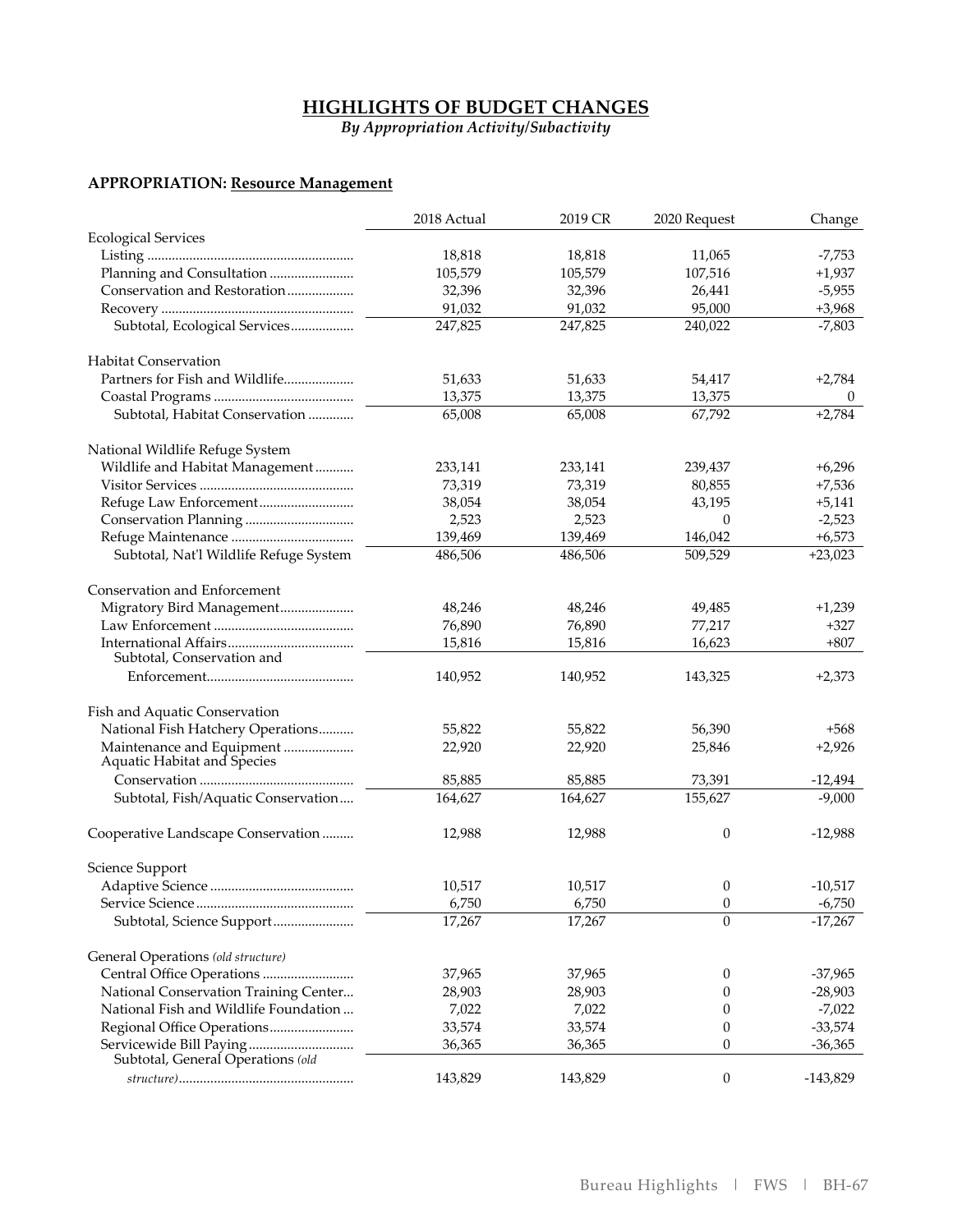#### **APPROPRIATION: Resource Management** *(continued)*

| General Operations (new structure)                                         |           |           |           |            |
|----------------------------------------------------------------------------|-----------|-----------|-----------|------------|
|                                                                            | [31, 257] | [31, 257] | 21,804    | $+21,804$  |
| Management and Administration                                              | [39,866]  | [39,866]  | 54,866    | +54,866    |
|                                                                            | [35,781]  | [35, 781] | 35.770    | $+35.770$  |
| National Fish and Wildlife Foundation                                      | [7,022]   | [7,022]   | 7,000     | $+7,000$   |
| National Conservation Training Center<br>Subtotal, General Operations (new | [28,903]  | [28,903]  | 21,426    | $+21,426$  |
|                                                                            | [142,829] | [142,829] | 140,866   | $+140,866$ |
|                                                                            | 1,279,002 | 1,279,002 | 1,257,161 | $-21,841$  |

#### *Detail of Budget Changes*

|                                            | 2020 Change  |                                                          | 2020 Change  |
|--------------------------------------------|--------------|----------------------------------------------------------|--------------|
|                                            | from 2019 CR |                                                          | from 2019 CR |
| TOTAL APPROPRIATION                        |              |                                                          |              |
|                                            | $-21,841$    |                                                          |              |
|                                            | $-7,803$     | National Wildlife Refuge System                          | $+23,023$    |
|                                            | $-7,753$     | Wildlife and Habitat Management                          | $+6,296$     |
|                                            | $-7,877$     | General Program Activities                               | $+975$       |
|                                            | $+124$       |                                                          | $+5,000$     |
| Planning and Consultation                  | $+1,937$     | Inventory and Monitoring                                 | $-1,044$     |
| General Program Activities                 | $+6,101$     |                                                          | $+1,365$     |
|                                            | $-2,500$     |                                                          | $+7,536$     |
|                                            | $-3,002$     | General Program Activities                               | $+8,106$     |
|                                            | $+1,338$     | Urban Wildlife Conservation Program                      | $+1,000$     |
| Conservation and Restoration               | $-5,955$     | Youth and Careers in Nature                              | $-2,000$     |
| Environmental Contaminants                 | $-1,785$     |                                                          | $+430$       |
|                                            | $-2,918$     |                                                          | $+5,141$     |
| Sagebrush Steppe Ecosystem                 | $-1,506$     | General Program Activities                               | $+4,929$     |
|                                            | $+254$       |                                                          | $+212$       |
|                                            | $+3,968$     |                                                          | $-2,523$     |
| De-Listing & Down Listing                  | $-1,393$     |                                                          | $+6,573$     |
| General Program Activities                 | $+4,520$     |                                                          | $+950$       |
|                                            | $+841$       | Deferred Maintenance<br>Equipment and Vehicle Management | $+3,090$     |
|                                            | $+2,784$     | (Transfer to Maintenance Support)                        | $-4,000$     |
| Partners for Fish and Wildlife             | $+2,784$     |                                                          | $+7,182$     |
| <b>Environment Data Quality and Access</b> |              | Maintenance Support                                      | $+2,627$     |
| (WA Salmon Recovery)                       | -643         | Transfer from Equipment and Vehicle                      |              |
| General Program Activities                 | $+4,391$     |                                                          | $+4,000$     |
| Washington Regional Fisheries              |              |                                                          | $+555$       |
| Enhancement Groups                         | $-1,285$     | Youth Conservation Corps                                 | $-649$       |
|                                            | $+321$       |                                                          |              |
|                                            | $\theta$     | Conservation and Enforcement                             | $+2,373$     |
| General Program Activities                 | $+183$       | Migratory Bird Management                                | $+1,239$     |
| Hood Canal Salmon Enhancement              |              | Conservation and Monitoring                              | $+956$       |
|                                            | $-184$       | General Program Activities                               | $-1,527$     |
|                                            | $-184$       | Aviation Management                                      | $+1,237$     |
|                                            | $+185$       |                                                          | $+988$       |

............................................ Fixed Costs +258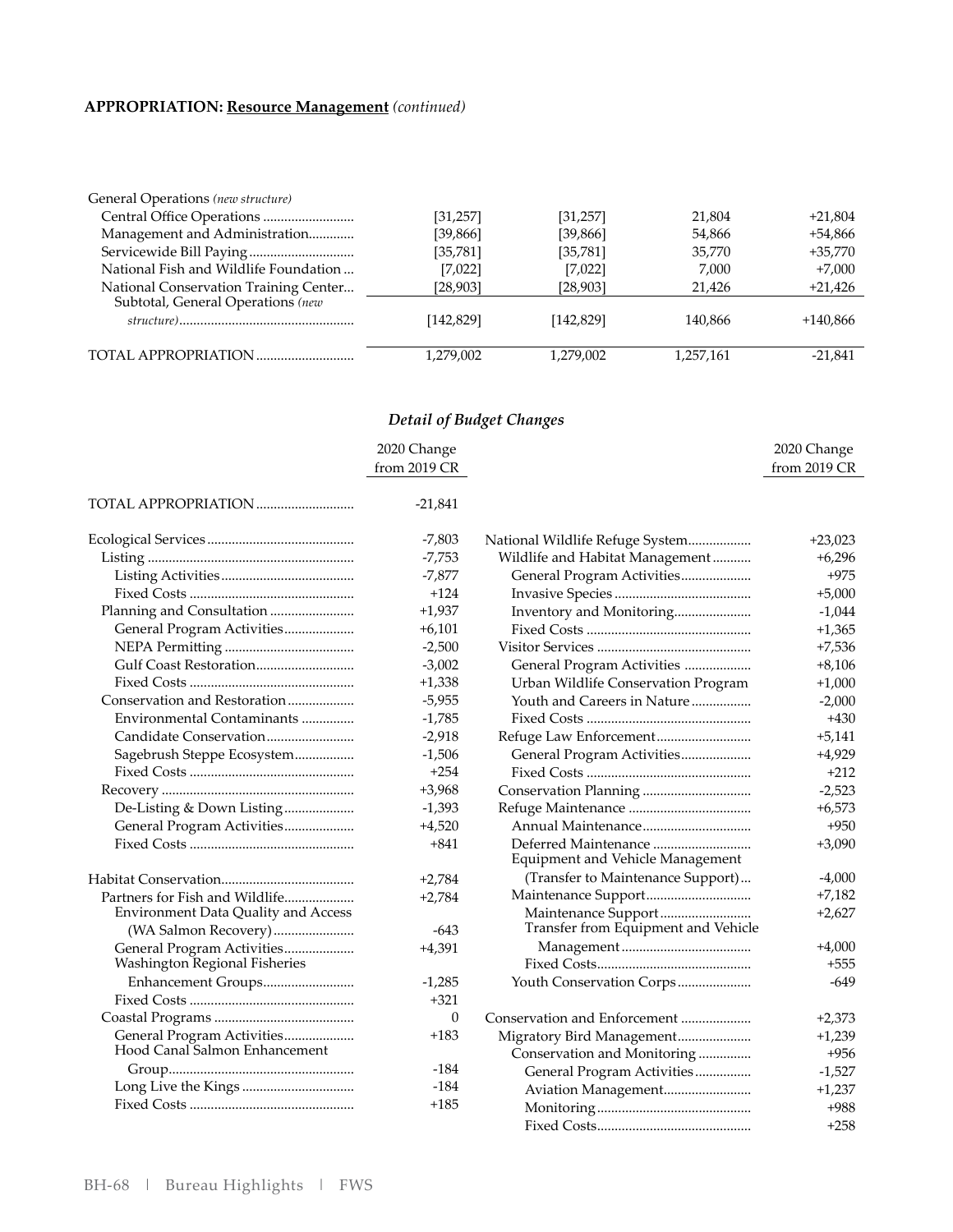### **APPROPRIATION: Resource Management** *(continued)*

|                                                              | 2020 Change  |
|--------------------------------------------------------------|--------------|
|                                                              | from 2019 CR |
|                                                              | $+275$       |
|                                                              | $+254$       |
|                                                              | $+21$        |
| Federal Duck Stamp - Fixed Costs<br>North American Waterfowl | $+8$         |
| Management Plan - Joint Ventures                             | 0            |
| General Program Activities                                   | $-62$        |
|                                                              | $+62$        |
|                                                              | $+327$       |
| General Program Activities                                   | $-915$       |
| Wildlife Trafficking                                         | $+986$       |
|                                                              | $+256$       |
|                                                              | $+807$       |
| International Conservation                                   | +431         |
| General Program Activities                                   | $-153$       |
| Arctic Council Support                                       | $-550$       |
| Wildlife Trafficking                                         | $+1,084$     |
|                                                              | $+50$        |
| International Wildlife Trade                                 | +376         |
| General Program Activities                                   | $+290$       |
|                                                              | $+86$        |
|                                                              |              |
| Fish and Aquatic Conservation                                | $-9,000$     |
| National Fish Hatchery Operations                            | $+568$       |
| General Program Activities<br>Aquatic Animal Drug Approval   | $+2,067$     |
|                                                              | -400         |
| Washington State Mass Marking                                | $-1,475$     |
|                                                              | $+376$       |
| Maintenance and Equipment                                    | $+2,926$     |
| Annual Maintenance                                           | $+2,888$     |
|                                                              | +38          |
| Aquatic Habitat and Species                                  |              |
|                                                              | -12,494      |
| Habitat Assessment and Restoration                           | -6,484       |
| General Program Activities                                   | $+89$        |
| Chehalis Fisheries Restoration                               | -268         |
| DE River Basin Conservation Act<br>Klamath Basin Restoration | $-5,000$     |
|                                                              | $-1,390$     |
| Population Assessment and Cooperative                        | $+85$        |
|                                                              | $-409$       |
| General Program Activities                                   | $-517$       |
| Lake Champlain Sea Lamprey                                   | $-489$       |
|                                                              | $+597$       |
| Aquatic Invasive Species                                     | $-5,601$     |
|                                                              | $-2,566$     |
| Lake Tahoe Watercraft Inspections                            | $-3,088$     |
|                                                              | +53          |
| Cooperative Landscape Conservation                           | $-12,988$    |
| Ecosystem Restoration - Gulf Coast                           | $-1,000$     |
| General Program Activities                                   | $-11,988$    |
|                                                              |              |

|                                                                          | 2020 Change  |
|--------------------------------------------------------------------------|--------------|
|                                                                          | from 2019 CR |
|                                                                          |              |
|                                                                          | $-17,267$    |
|                                                                          | $-10,517$    |
| Ecosystem Restoration - Gulf Coast                                       | $-931$       |
| General Program Activities                                               | $-9,586$     |
|                                                                          | $-6,750$     |
| General Program Activities                                               | $-3,250$     |
| White-Nose Syndrome                                                      | $-3,500$     |
| General Operations (new structure)                                       | $-2,963$     |
|                                                                          | $-9,453$     |
| Central Office Operations                                                | $-35$        |
| General Program Activities                                               | $-200$       |
| <b>Internal Transfer: General Operations</b>                             |              |
|                                                                          | $+165$       |
|                                                                          | $+2,536$     |
| General Program Activities                                               | +36          |
| <b>Internal Transfer: General Operations</b>                             |              |
|                                                                          | $+2,500$     |
|                                                                          | $-5,603$     |
| General Program Activities<br>Internal Transfer: General Operations      | $+397$       |
| Native American Programs                                                 | $-6,000$     |
|                                                                          | -73          |
|                                                                          | $-6,278$     |
|                                                                          | $-6,278$     |
| Management and Administration                                            | $+14,000$    |
| Joint Administrative Operations<br>Internal Transfer: General Operations | +449         |
|                                                                          | $+2,613$     |
| General Program Activities                                               | $-2,164$     |
| Information Resources and Technology                                     |              |
|                                                                          | $+7,851$     |
| General Program Activities                                               | $+851$       |
| Internal Transfer: General Operations                                    |              |
|                                                                          | $+7,000$     |
| Department Reorganization                                                | $+5,700$     |
| Servicewide Bill Paying<br>Working Capital Fund (less realty             | $-11$        |
|                                                                          | +995         |
| Worker's Compensation                                                    | -832         |
|                                                                          | $-174$       |
| National Fish and Wildlife Foundation                                    | $-22$        |
| National Conservation Training Center                                    | $-7,477$     |
| Youth and Careers in Nature                                              | $-3,913$     |
| General Program Activities                                               | $+2,226$     |
| Annual Maintenance                                                       | $-5,904$     |
|                                                                          | $+114$       |
| Subtotals for Changes Across Multiple                                    |              |
| Subactivities                                                            |              |
|                                                                          | $[+7, 455]$  |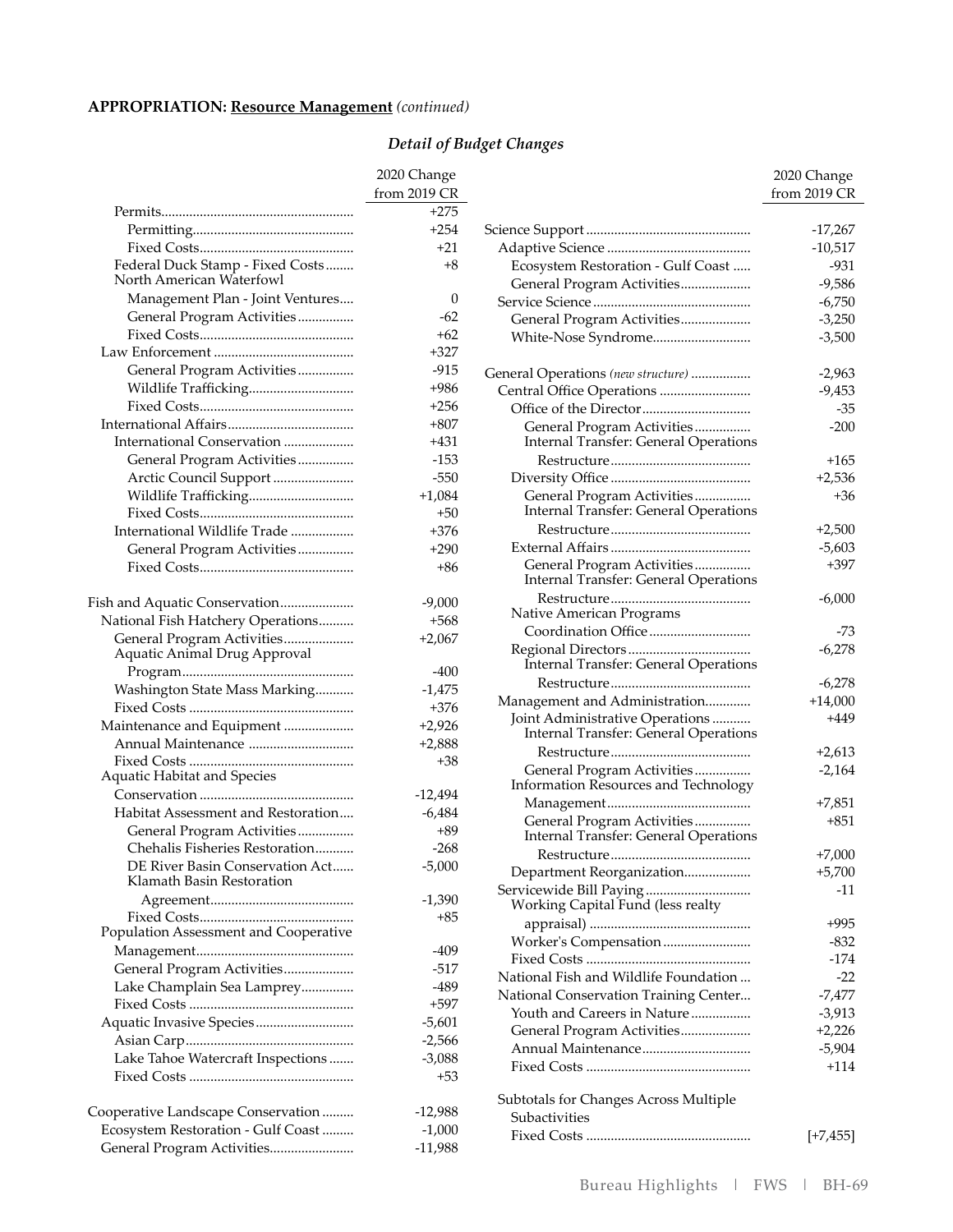#### **APPROPRIATION: Construction**

|                                 | 2018 Actual | 2019 CR | 2020 Request | Change    |
|---------------------------------|-------------|---------|--------------|-----------|
| Nationwide Engineering Services | 5.475       | 5.475   | 5,368        | $-107$    |
| Dam, Bridge, and Seismic Safety | 1.972       | 1.972   | 1,232        | $-740$    |
| Line Item Construction Projects | 59,093      | 59,093  | 9,093        | $-50,000$ |
| <b>TOTAL APPROPRIATION</b>      |             |         |              |           |
|                                 | 66.540      | 66.540  | 15.693       | -50,847   |
|                                 | 210.629     |         |              |           |
| <b>TOTAL APPROPRIATION</b>      |             |         |              |           |
|                                 | 277.169     | 66.540  | 15.693       | -50.847   |

*See Appendix C for 2020 construction projects.*

#### *Detail of Budget Changes*

|                                 | 2020 Change  |                                 | 2020 Change  |
|---------------------------------|--------------|---------------------------------|--------------|
|                                 | from 2019 CR |                                 | from 2019 CR |
| TOTAL APPROPRIATION             | $-50.847$    |                                 |              |
|                                 | -50,847      | Dam, Bridge, and Seismic Safety | -740         |
| Nationwide Engineering Services | $-107$       | Bridge Safety Inspections       | $-277$       |
| Core Engineering Services       | $-130$       |                                 | $-418$       |
|                                 | $+23$        |                                 | -45          |
|                                 |              | Line Item Construction Projects | $-50.000$    |

#### **APPROPRIATION: Land Acquisition**

|                                       | 2018 Actual | 2019 CR      | 2020 Request | Change    |
|---------------------------------------|-------------|--------------|--------------|-----------|
| Land Acquisition Management           | 12.773      | 12,773       | 9,526        | $-3,247$  |
|                                       | 465         | 465          |              | $-465$    |
|                                       | 31,250      | 31.250       |              | $-31,250$ |
|                                       | 1.500       | 1.500        |              | $-1,500$  |
| Inholdings, Emergencies and Hardships | 5,351       | 5,351        | 338          | $-5,013$  |
|                                       | 10.000      | 10.000       |              | $-10,000$ |
| Sportsmen and Recreational Access     | 2.500       | 2.500        |              | $-2,500$  |
| TOTAL APPROPRIATION                   |             |              |              |           |
|                                       | 63,839      | 63,839       | 9.864        | -53,975   |
|                                       |             | $\mathbf{0}$ | $-5,324$     | $-5,324$  |
| <b>TOTAL APPROPRIATION</b>            |             |              |              |           |
|                                       | 63.839      | 63.839       | 4.540        | -59.299   |

|                                        | 2020 Change<br>from 2019 CR |                                   | 2020 Change<br>from 2019 CR |
|----------------------------------------|-----------------------------|-----------------------------------|-----------------------------|
| TOTAL APPROPRIATION (w/ cancellation)  | $-59.299$                   |                                   |                             |
| TOTAL APPROPRIATION (w/o cancellation) | -53.975                     |                                   |                             |
|                                        | -53,975                     |                                   | $-10,000$                   |
| Land Acquisition Management            | $-3,286$                    | Sportsmen and Recreational Access | $-2,500$                    |
| Land Protection Planning               | $-465$                      |                                   | +39                         |
|                                        | $-31.250$                   |                                   |                             |
|                                        | $-1,500$                    | Cancellation of Prior Year BA     | $-5,324$                    |
| Inholdings, Emergencies and Hardships  | $-5,013$                    |                                   |                             |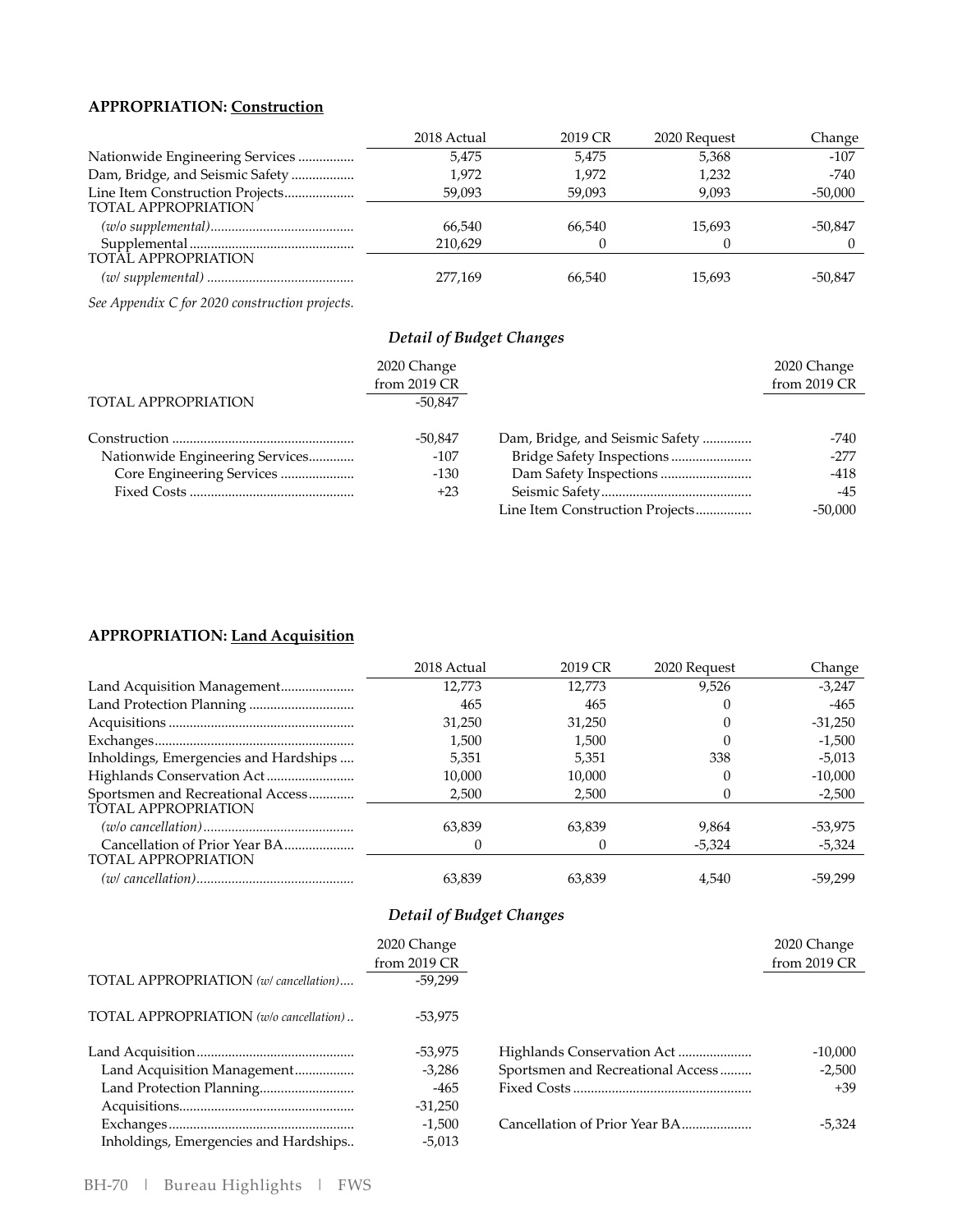## **APPROPRIATION: National Wildlife Refuge Fund**

|                            | 2018 Actual | 2019 CR | 2020 Request | Change    |
|----------------------------|-------------|---------|--------------|-----------|
| <b>TOTAL APPROPRIATION</b> | 13,228      | 13,228  |              | $-13,228$ |

|  | <b>Detail of Budget Changes</b> |
|--|---------------------------------|
|--|---------------------------------|

|                               | 2020 Change    |
|-------------------------------|----------------|
|                               | from $2019$ CR |
|                               | $-13.228$      |
| National Wildlife Refuge Fund | $-13.228$      |

#### **APPROPRIATION: Cooperative Endangered Species Conservation Fund**

|                                       | 2018 Actual | 2019 CR | 2020 Request | Change    |
|---------------------------------------|-------------|---------|--------------|-----------|
| Grants and Administration             |             |         |              |           |
| Conservation Grants to States         | 12,508      | 12,508  | 0            | $-12,508$ |
|                                       | 7,485       | 7,485   |              | $-7,485$  |
|                                       | 2,702       | 2,702   |              | $-2,702$  |
| Subtotal, Grants and Administration   | 22,695      | 22,695  | $\theta$     | $-22,695$ |
| Land Acquisition                      |             |         |              |           |
| Species Recovery Land Acquisition     | 11,162      | 11,162  |              | $-11,162$ |
| HCP Land Acquisition Grants to States | 19,638      | 19,638  |              | $-19,638$ |
| Subtotal, Land Acquisition            | 30,800      | 30,800  | $\Omega$     | $-30,800$ |
| <b>TOTAL APPROPRIATION</b>            |             |         |              |           |
|                                       | 53,495      | 53,495  |              | -53,495   |
| <b>TOTAL APPROPRIATION</b>            | 0           | 0       | $-31,008$    | $-31,008$ |
|                                       | 53.495      | 53.495  | -31.008      | -84.503   |

|                                        | 2020 Change  |
|----------------------------------------|--------------|
|                                        | from 2019 CR |
| TOTAL APPROPRIATION (w/ cancellation)  | $-84,503$    |
| TOTAL APPROPRIATION (w/o cancellation) | -53,495      |
|                                        | $-12,508$    |
|                                        | $-7,485$     |
|                                        | $-2,702$     |
| Species Recovery Land Acquisition      | $-11,162$    |
| HCP Land Acquisition Grants to States  | $-19,638$    |
|                                        | $-31,008$    |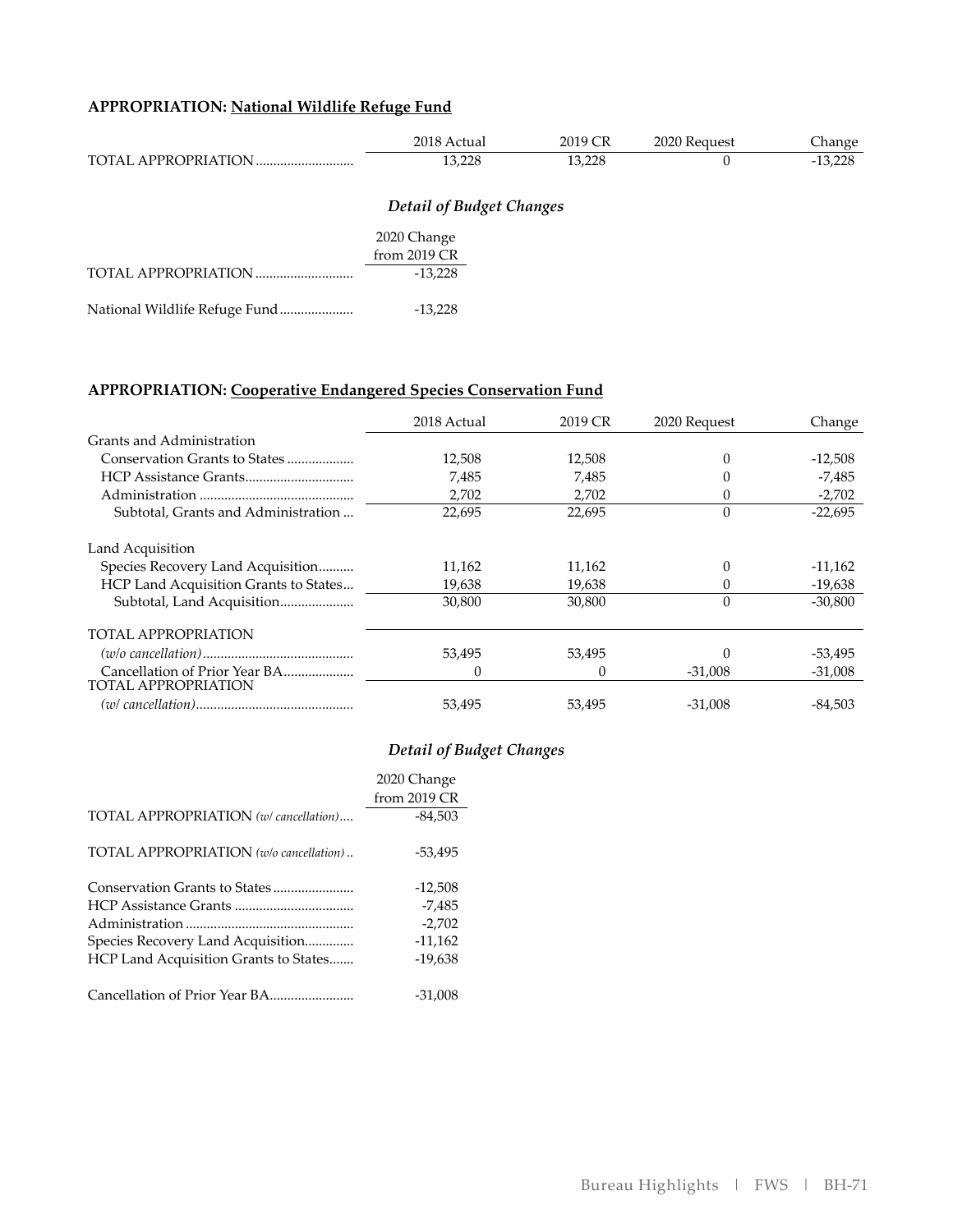#### **APPROPRIATION: North American Wetlands Conservation Fund**

|                                | 2018<br>ctuai<br>_ _ _ _ | $\sqrt{r}$<br>201 Q<br>∠∪ ′<br>$\sim$ $\sim$ | 2020<br>Keauest<br>____ | Ë<br>hange<br>$ -$ |
|--------------------------------|--------------------------|----------------------------------------------|-------------------------|--------------------|
| <b>TOTAI</b><br>A PPROPRIATION | 40,000                   | 40,000                                       | 40,000                  |                    |

#### **APPROPRIATION: Multinational Species Conservation Fund**

|                                        | 2018 Actual | 2019 CR | 2020 Request | Change   |
|----------------------------------------|-------------|---------|--------------|----------|
| African Elephant Conservation Fund     | 2.582       | 2,582   | 1.401        | $-1,181$ |
| Asian Elephant Conservation Fund       | 1,557       | 1,557   | 845          | $-712$   |
| Rhinoceros and Tiger Conservation Fund | 3,440       | 3,440   | 1,865        | $-1,575$ |
| Great Ape Conservation Fund            | 1,975       | 1,975   | 1,071        | $-904$   |
| Marine Turtle Conservation Fund        | 1.507       | 1.507   | 818          | -689     |
|                                        | 11,061      | 11,061  | 6,000        | $-5,061$ |

#### *Detail of Budget Changes*

|                                        | 2020 Change  |
|----------------------------------------|--------------|
|                                        | from 2019 CR |
|                                        | $-5.061$     |
|                                        |              |
| African Elephant Conservation Fund     | $-1,181$     |
| Asian Elephant Conservation Fund       | $-712$       |
| Rhinoceros and Tiger Conservation Fund | $-1,575$     |
| Great Ape Conservation Fund            | $-904$       |
| Marine Turtle Conservation Fund        | -689         |
|                                        |              |

#### **APPROPRIATION: Neotropical Migratory Bird Conservation**

|                         | 2018<br>ctual | 2019' | 2020 Request | :hange |
|-------------------------|---------------|-------|--------------|--------|
| TOTAL.<br>APPROPRIATION | 3,910         | 3,910 | 3,900        | $-10$  |

|                                         | 2020 Change    |
|-----------------------------------------|----------------|
|                                         | from $2019$ CR |
|                                         | $-10$          |
| Neotropical Migratory Bird Conservation |                |